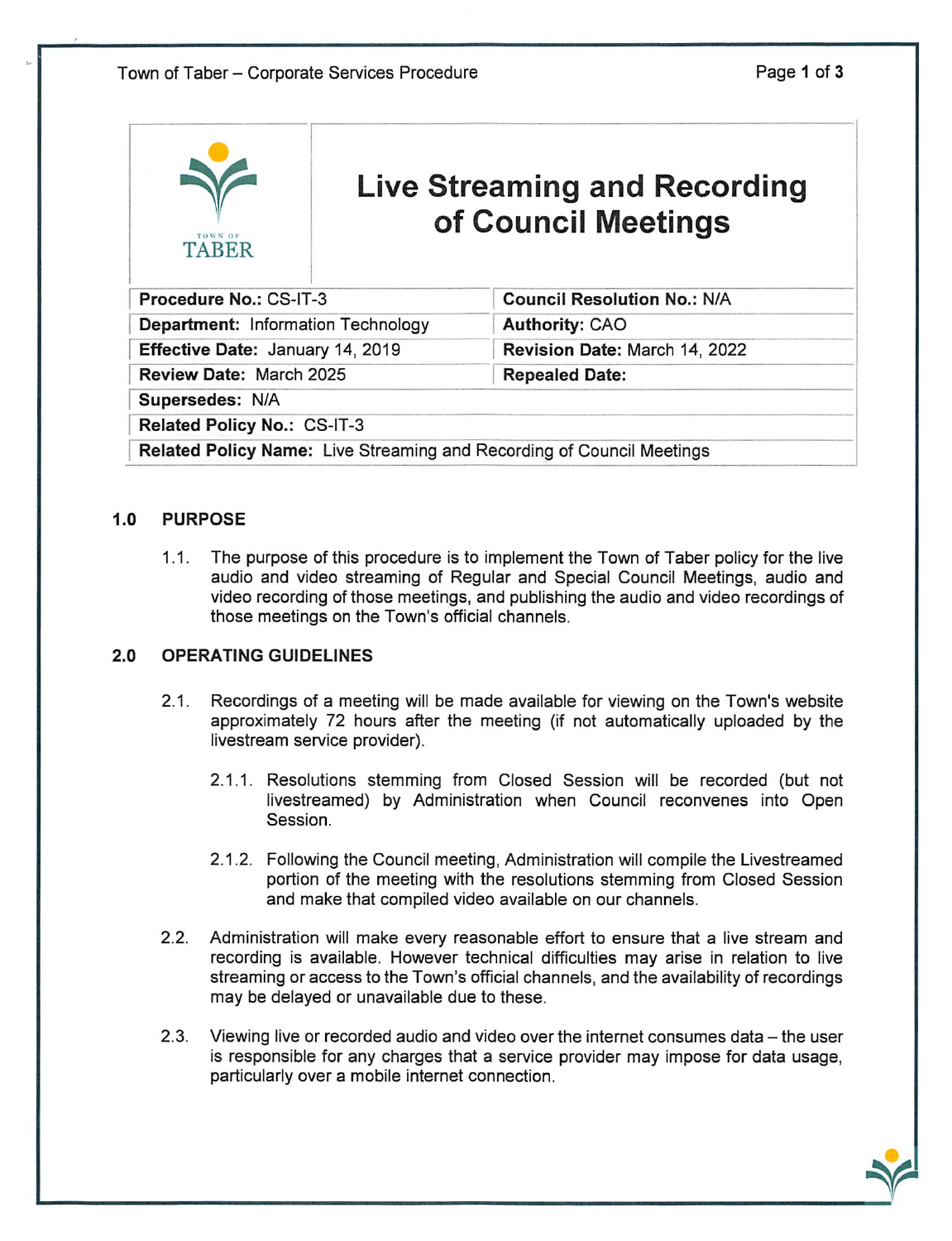- 2.4. It is intended that the standard camera positions will capture those who speak into the microphones.
- 2.5. As far as practically possible, it is not intended that there be either live or recorded footage of the public. However, this Policy recognizes that there might be incidental capture, for example in the background behind a Councillor and/or the delegation podium and the audio of member of the public addressing the meeting, or members of the public who attend as delegations.
- 2.6. Appropriate signage will be placed at the entrance to the meeting location notifying all attendees that the meeting will be streamed live and recorded.
- 2.7. Members of the public who address Council will be heard on the live audio stream, and audio of them speaking will be recorded.
- 2.8. Administrative Staff who address Council shall turn on the microphone and speak into it so their comments can be recorded.
- 2.9. Recordings of meetings will be accessible on the Town's official channels for a period of two (2) years. The Town will retain recordings of meetings for a total period of seven (7) years.
- 2.10. There may be situations where, due to technical difficulties beyond Administration's control a live stream or recording may not be available. Every reasonable effort will be made to ensure the availability of live streaming and recordings of meetings. However, Administration takes no responsibility for and accepts no liability in the event that live streaming of a meeting, a recording of a meeting, or Town's website is unavailable. Technical issues may include, but are not limited to, the availability of the internet, network or device failure or malfunction, unavailability of social media platforms or power outages.
- 2.11. Accordingly, at any time during a meeting the Chair (and the Chief Administrative Officer) have the discretion and authority to direct the termination or interruption of live streaming if they believe it is advisable to do so.
- 2.12. Should Administrative Staff notice a technical error affecting the livestream (i.e.: loss of sound/video), they shall notify IT Staff who will in turn notify the Chief Administrative Officer. The CAO will subsequently notify the Chair so Council can make a decision to pause the meeting to allow for the issue to be resolved.
- 2.13. Following any meeting, the Chair (and the Chief Administrative Officer) have the discretion and authority to direct the exclusion of all or part of any meeting recording that are considered inappropriate to be published.
- 2.14. Material considered to be inappropriate may include, but is not limited to material that may:

2.14.1. Be defamatory;

2.14.2. Infringe copyright;